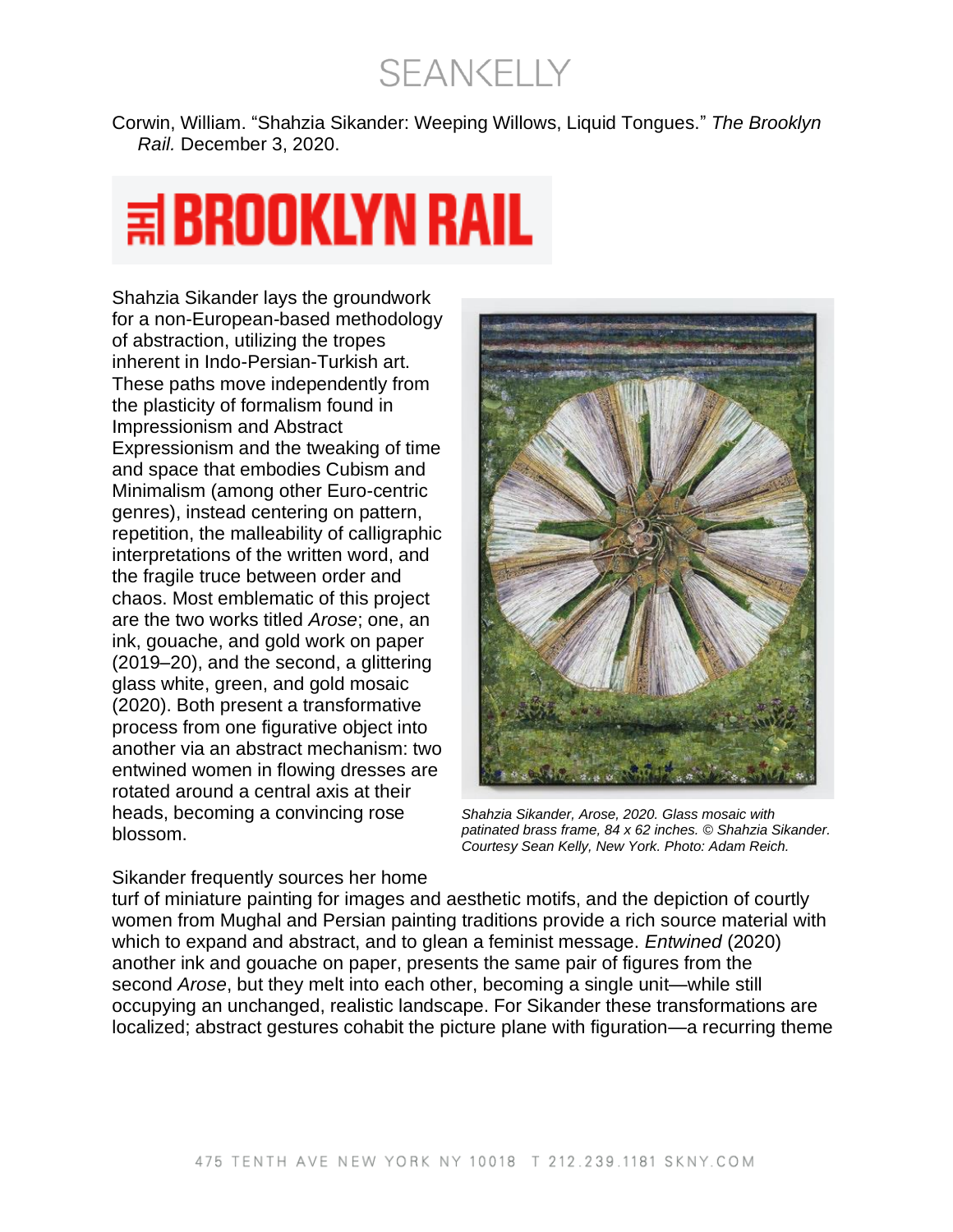**SEANKELLY** 

that allows the artist to weave symbolic, surreal, and pure abstraction into her narrativebased work.

This museum-scale exhibition is bookended by a pair of gargantuan videos, *Reckoning* (2020) and *Parallax* (2013); throughout the static works in the show there is the impression of a constant flux of movement that makes animation seem a natural trajectory. Miniature paintings, episodic illustrations of texts, are naturally fertile fodder for cinematic presentation and Sikander clearly enjoys playing with their anomalous presence amidst the general tendency towards geometric/aniconic representation that defines much of Islamic art. In *Reckoning*, she makes flowers and tree branches into characters and choruses in her animations, and these units slyly coalesce into figures and faces*.* In contrast, dismembered arms flow in streams and billows in *Parallax,* becoming merely another natural form in this 15-minute abstract ballet. It is also a parable of the colonial plundering of oil in the Mideast and the consequent human and environmental tragedies it spawned. Sitting back and watching the action unfold in the large-scale animations is a dynamic that works well in the brave new world of non-stop art fairs and social media platforms. Still, engaging with the miniature tradition has always been an activity that requires a dedication to observation and careful looking, and it is the series of politically oriented miniatures displayed in vitrines at the



*Shahzia Sikander, Reckoning, 2020. HD video animation with sound; Music by Du Yun; Animation by Patrick O'Rourke, duration: 4 minutes, 16 seconds. © Shahzia Sikander. Courtesy Sean Kelly, New York.*

center of the gallery that, like *Arose,* engage a new transformative state between figuration and abstraction.

The "Empire Follows Art" series of miniature mixed media paintings on paper combines narratives of avarice, sex, violence, and religion. In *Number 10*, a sensual, half-naked courtesan clasping a string of beads tracing the curves of her body is engulfed by seraphim with fiery wings and a swirling miasma of female silhouettes and rich color. The dark, sexual outlines of voluptuous bodies are both the lure of oil wealth and the destruction of the land; the angels both saviors and avengers. Throughout this series, Sikander toys with triggering our impulse through these powerful symbols of angelic wings, flames, and breasts, variously symbolizing innocence and culpability, destruction and rebirth. *The Shadow's Struggle*, *2* (2020), (ink, gouache, and gold) is a meditation